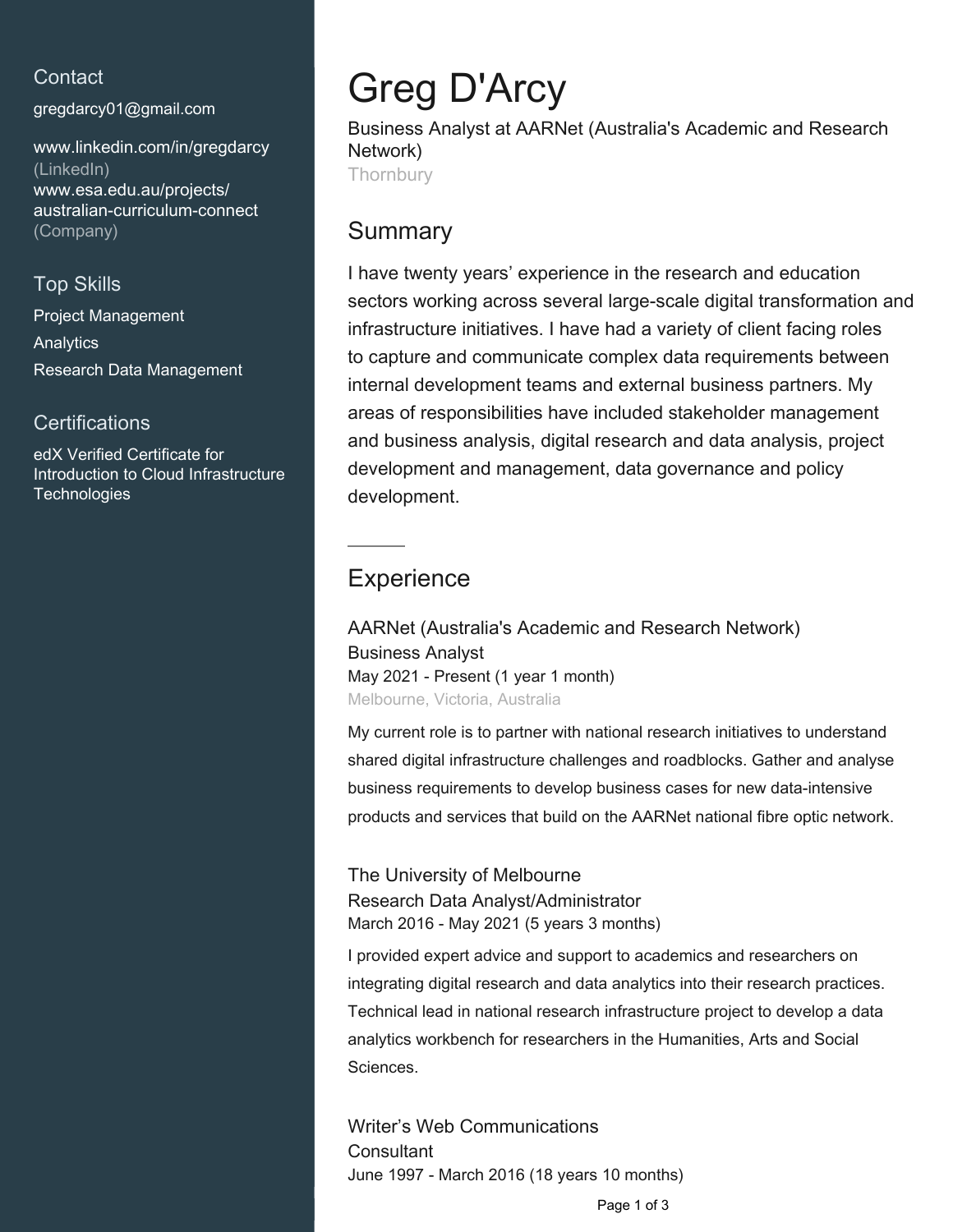Personal consultancy services in content development, online marketing and web development.

#### La Trobe University

Project Manager, Major Open Data Collections October 2014 - December 2015 (1 year 3 months)

I managed a nationally funded research project that produced a Population Health data collection focused on cardiovascular disease. I provided executive support to a working group of senior staff and researchers to draft the policies and procedures for managing Research Data and Primary Materials in accordance the Australian Code for the Responsible Conduct of Research (2007).

#### Education Services Australia Senior Project Manager June 2005 - July 2014 (9 years 2 months)

I have managed complex digital content projects to support the implementation of the Australian curriculum across education jurisdictions. I managed over 50 projects with Australian cultural organizations and government agencies, providing advice on copyright and licencing, metadata standards, Accessibility and Quality Assurance.

#### Monash University Lecturer January 2005 - November 2006 (1 year 11 months)

I prepared and delivered lectures and tutorials for under-graduate and postgraduate students in Advanced Multimedia.

## RMIT University **Lecturer** January 2004 - June 2006 (2 years 6 months)

I prepared and delivered lectures and tutorials for under-graduate and post-graduate students in Strategic Communications Management, Web Development and Applications, and Digital publishing.

#### Australian Taxation Office Web Content Manager November 2003 - July 2004 (9 months)